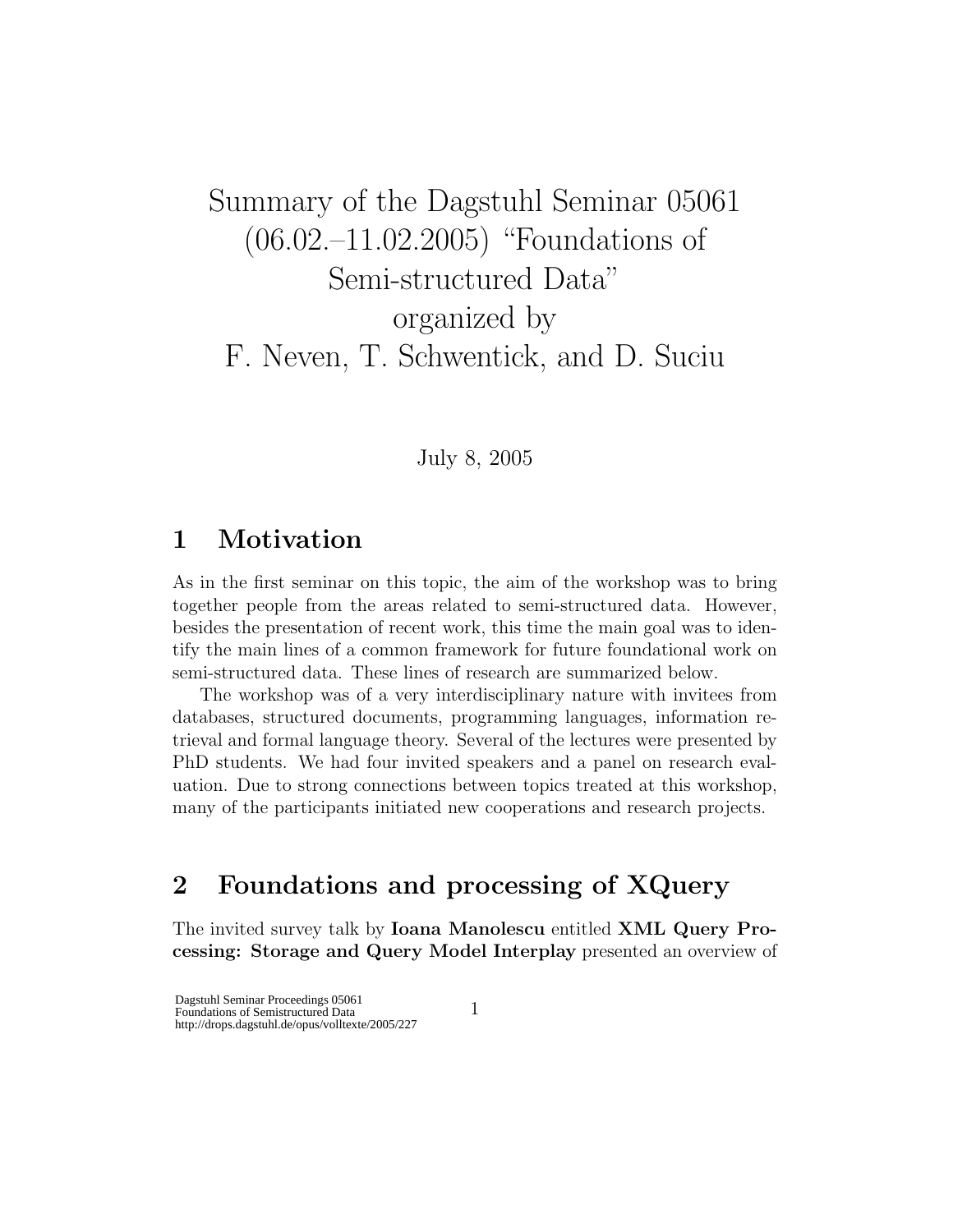the latest XML storage and processing techniques. There is still a long way to go to marry the relational and the XML world, and to get highly scalable XQuery engines.

Several research directions became apparent. One direction is to logically optimize XQuery-expressions themselves. Alin Deutsch addressed this direction in his talk The NEXT Framework for Logical XQuery Optimization. Another possibility is to take full advantage of existing highly reliable and scalable relational database technology. Such systems have proved their merits and strengths over the last decades. A line of research addresses how XML technology can be implemented on top of a relational database. All XML is translated into relations and all queries expressed in an XML query language are translated into SQL. In this respect, Christopher Re talked about A Performant XQuery to SQL Translation.

Although implementation and optimization is of utmost importance, it is equally important to understand the design and expressive power of XQuery. In his talk The Complexity of Nonrecursive XQuery, Christoph Koch made apparent the connections between XQuery and the complex object functional query languages that have been studied in the 90's. In his talk Expressive power of XQuery fragments, Roel Vercammen gave a detailed account of the expressiveness of the different XQuery constructs.

## 3 Updates

Updates have not adequately been addressed in the XML world nor in the research world. The main problem is a missing standard for updates in XML. Without doubt this topic will attract much attention in the future. **Michael** Benedikt discussed an XML update language in his talk Semantics and Optimization of XML Updates. Uri Zarfaty employed a programming language view on that topic in his presentation **Reasoning about Tree** Update.

#### 4 Compressing

The main advantage of XML, its flexibility, is at the same time its main problem. The verbosity of an XML document is frightening. For this reason,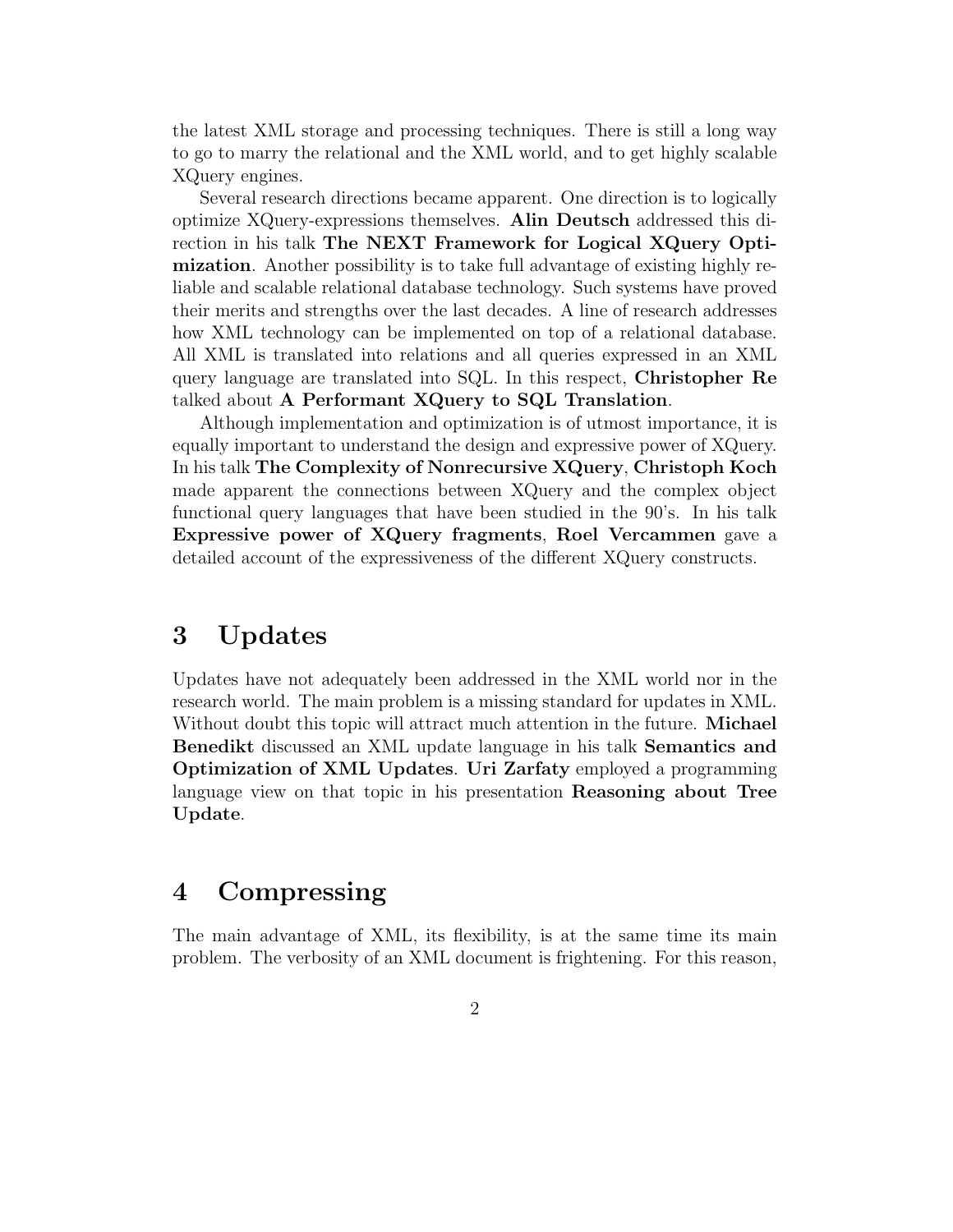a lot of effort is invested in compression of XML documents. While good algorithms and techniques have been developed to compress XML for shipping, a lot of work still needs to be done to efficiently query compressed XML documents (without decompressing). Two talks gave insights into the difficulty of this problem. Ioana Manolescu talked about XQueC: embedding XML Compression into Databases while Alberto Laender discussed A Word-based Query-aware Compressor for XML Documents.

#### 5 Streaming processing of XML

XML started out as a document format, but evolved, due to the adoption of the format by the database and semi-structured data research community, to a format for data exchange. For this kind of application it is important that XML data can be processed in a streaming fashion rather than when stored in a relational or native XML database. This poses some new problems. In this respect, Stefanie Scherzinger talked about Schemabased Scheduling of Event Processors and Buffer Minimization for Queries on Structured Data Streams. Nicole Schweikardt addressed the streaming problem on a theoretical level by providing and analyzing a new Turing machine model for stream based processing. The title of her talk was Tight Lower Bounds for Query Processing on Streaming and External Memory Data.

## 6 Typing

Typing is an area where database and programming language researchers meet. A number of talks addressed a variety of topics. Helmut Seidl discussed sound and complete typechecking of XSLT-based XML-transformations in his presentation Type-Checking XML Transformers with Macro Tree Transducers. Stijn Vansummeren addressed well-definedness of XQuery in his presentation Deciding Well-Definedness of XQuery Fragments. Both talks focused on sound and complete algorithms. Two programming language oriented talks were delivered by Alain Frisch on Adding XML types to ML and by Giuseppe Castagna on Types and Patterns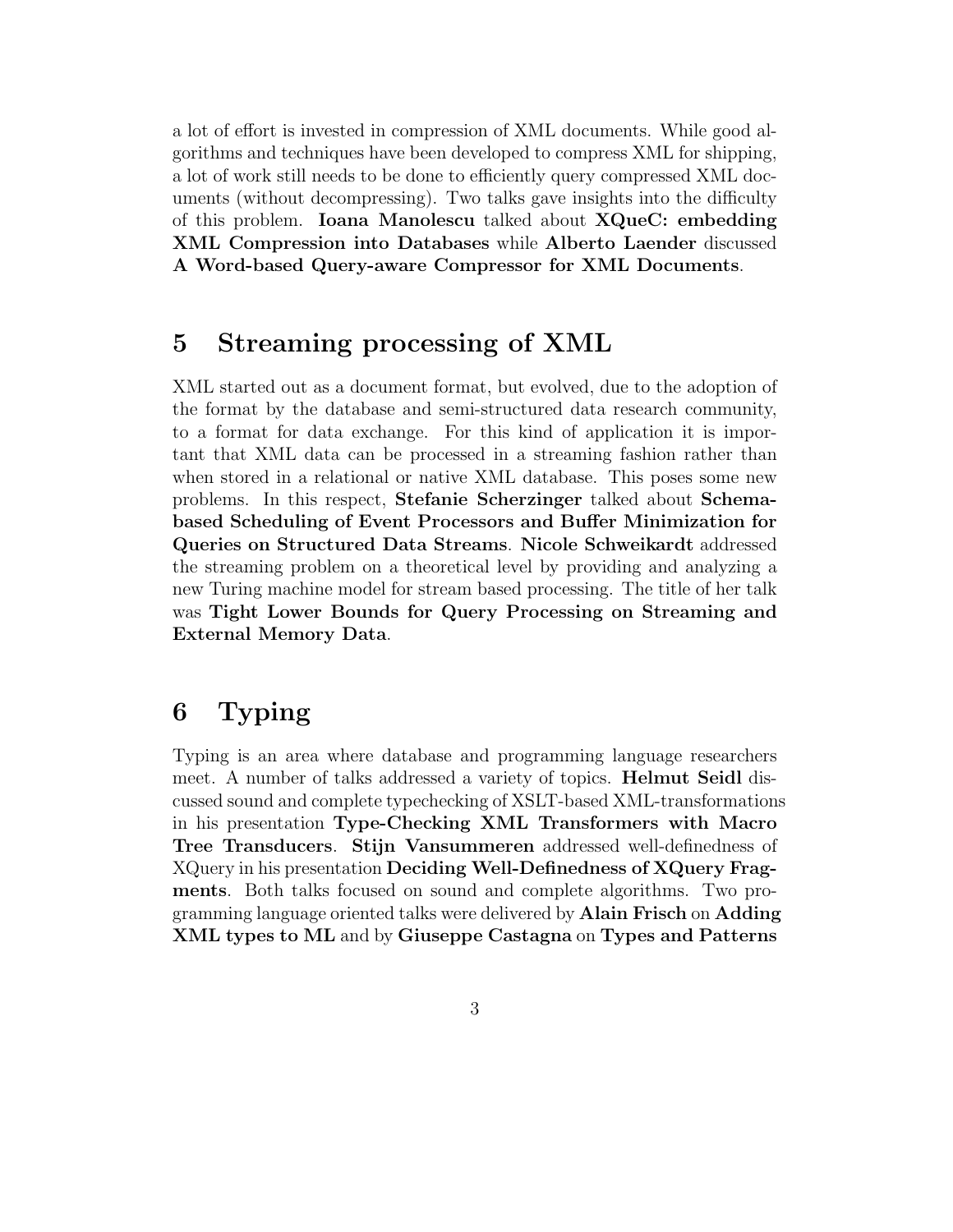for Querying XML. Finally, Wim Martens discussed yet another interpretation of typing in the context of XML Schema languages. In his talk Which XML Schemas Admit 1-Pass Preorder Typing? he explained that XML Schema Definitions are not adequately modeled by unranked regular tree automata, but by a restriction thereof. This restriction is enforced by the Element Declarations Consistent constraint which is motivated by efficient processing. He also discussed a possible relaxation of the latter constraint that still allows for efficient processing.

#### 7 Pattern languages

One of the first directions in foundational XML research was on XML pattern languages. Christoph Koch provided a survey of recent results in his invited talk Logic Programming, (Automata,) and XML – or – Queries on Trees: A Journey from Dagstuhl to Vienna and Back. Maarten Marx discussed Marrying XPath to Regular Tree Queries: Looping Caterpillars where he made correspondences with propositional dynamic logic. An analysis of XPath was done in the talks Forward XPath-like Queries Revisited and Extending XMark benchmark with XPath 1.0 queries by Dan-Alexandru Olteanu and Loredana Afanasiev, respectively. Joachim Niehren addressed Queries by Tree Automata for Web Information Extraction where he showed how learning of tree automata can be used to wrap web pages. On the foundational side, Anca **Muscholl** presented results on  $FO^2$  over infinite alphabet strings in her talk Boosting first-order logic with data. She showed that  $FO^2$  is decidable over such strings. This opens possibilities for decidable typechecking results for XML transformations that allow to compare data values. Luc Segoufin presented Regular tree languages definable in FO where he characterizes the expressive power of first-order logic over trees. Wolfgang Thomas talked on minimizing tree automata in his talk Automata on Unranked Trees: Restrictions and Extensions.